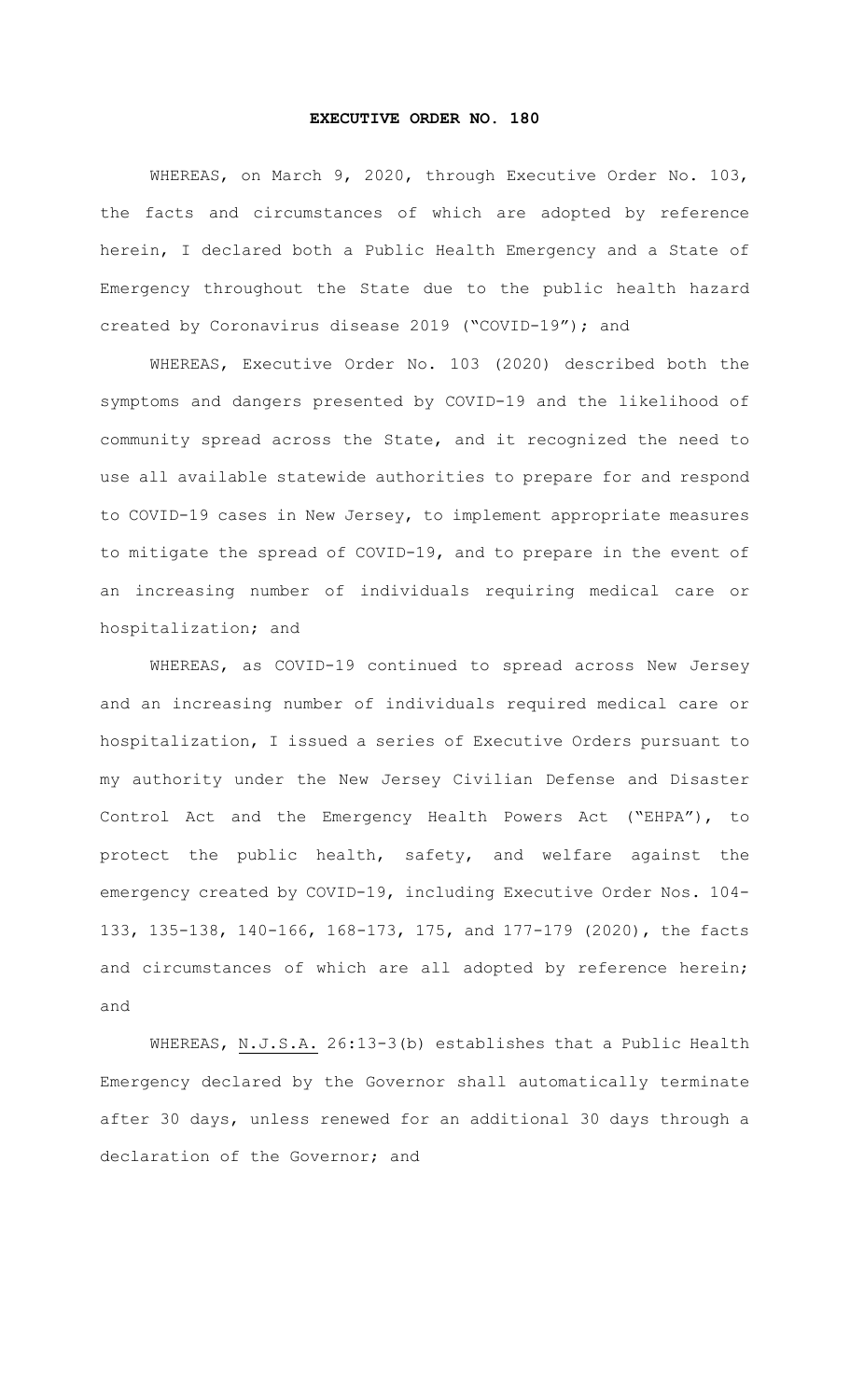WHEREAS, on April 7, 2020, I issued Executive Order No. 119, which declared that the Public Health Emergency declared in Executive Order No. 103 (2020) continues to exist; and

WHEREAS, on May 6, 2020, I issued Executive Order No. 138, which declared that the Public Health Emergency declared in Executive Order No. 103 (2020) continues to exist; and

WHEREAS, on June 4, 2020, I issued Executive Order No. 151, which declared that the Public Health Emergency declared in Executive Order No. 103 (2020) continues to exist; and

WHEREAS, on July 2, 2020, I issued Executive Order No. 162, which declared that the Public Health Emergency declared in Executive Order No. 103 (2020) continues to exist; and

WHEREAS, on August 1, 2020, I issued Executive Order No. 171, which declared that the Public Health Emergency declared in Executive Order No. 103 (2020) continues to exist; and

WHEREAS, through Executive Order Nos. 119, 138, 151, 162, and 171 (2020), I declared that all Executive Orders and Administrative Orders adopted in whole or in part in response to the COVID-19 Public Health Emergency remained in full force and effect; and

WHEREAS, since the Public Health Emergency was renewed on August 1, 2020, at which time there were over 181,000 positive cases of COVID-19 in New Jersey, the COVID-19 outbreak has continued to present a public health hazard in New Jersey, in the region, and across the United States; and

WHEREAS, as of August 27, 2020, according to the World Health Organization, there were over 23,980,000 confirmed cases of COVID-19 worldwide, with over 820,000 of those cases having resulted in death; and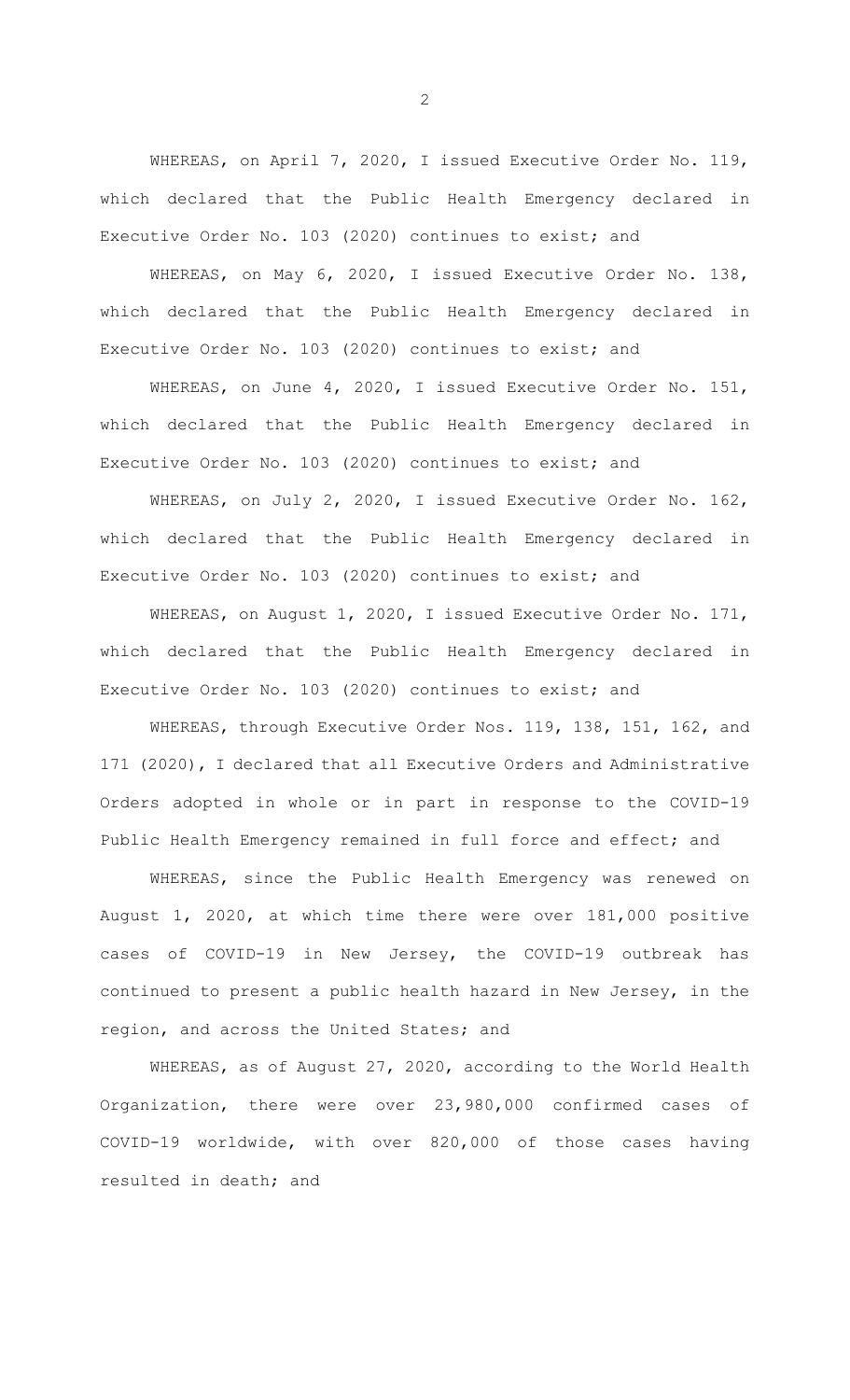WHEREAS, as of August 26, 2020, according to the Centers for Disease Control and Prevention (CDC), there were over 5,752,000 confirmed cases of COVID-19 in the United States, with over 177,000 of those cases having resulted in death; and

WHEREAS, as of August 26, 2020, there were over 190,000 positive cases of COVID-19 in New Jersey, with at least 14,134 of those cases having resulted in death; and

WHEREAS, there have been positive cases of COVID-19 in every county in New Jersey, and there have been deaths relating to COVID-19 in every county in New Jersey; and

WHEREAS, due to the significant emergency measures the State has taken in response to COVID-19, there has now been a decrease in the rate of reported new cases of COVID-19 in New Jersey, in the total number of individuals being admitted to hospitals for COVID-19, and in the rate of reproduction for COVID-19 infections in New Jersey; and

WHEREAS, given the progress the State has made based on these emergency measures and after consultation with officials from the Department of Health ("DOH"), I announced a multi-stage New Jersey's Road Back Plan (the "Plan") for the methodical and strategic reopening of businesses and activities based on scientific data and metrics concerning the level of disease transmission risk and essential classification; and

WHEREAS, in line with the Plan, the State has been able to relax a number of restrictions, each time tailored to the relative risk the activity presents, and additional restrictions on outdoor and indoor recreational and entertainment businesses have been lifted over the past several months; and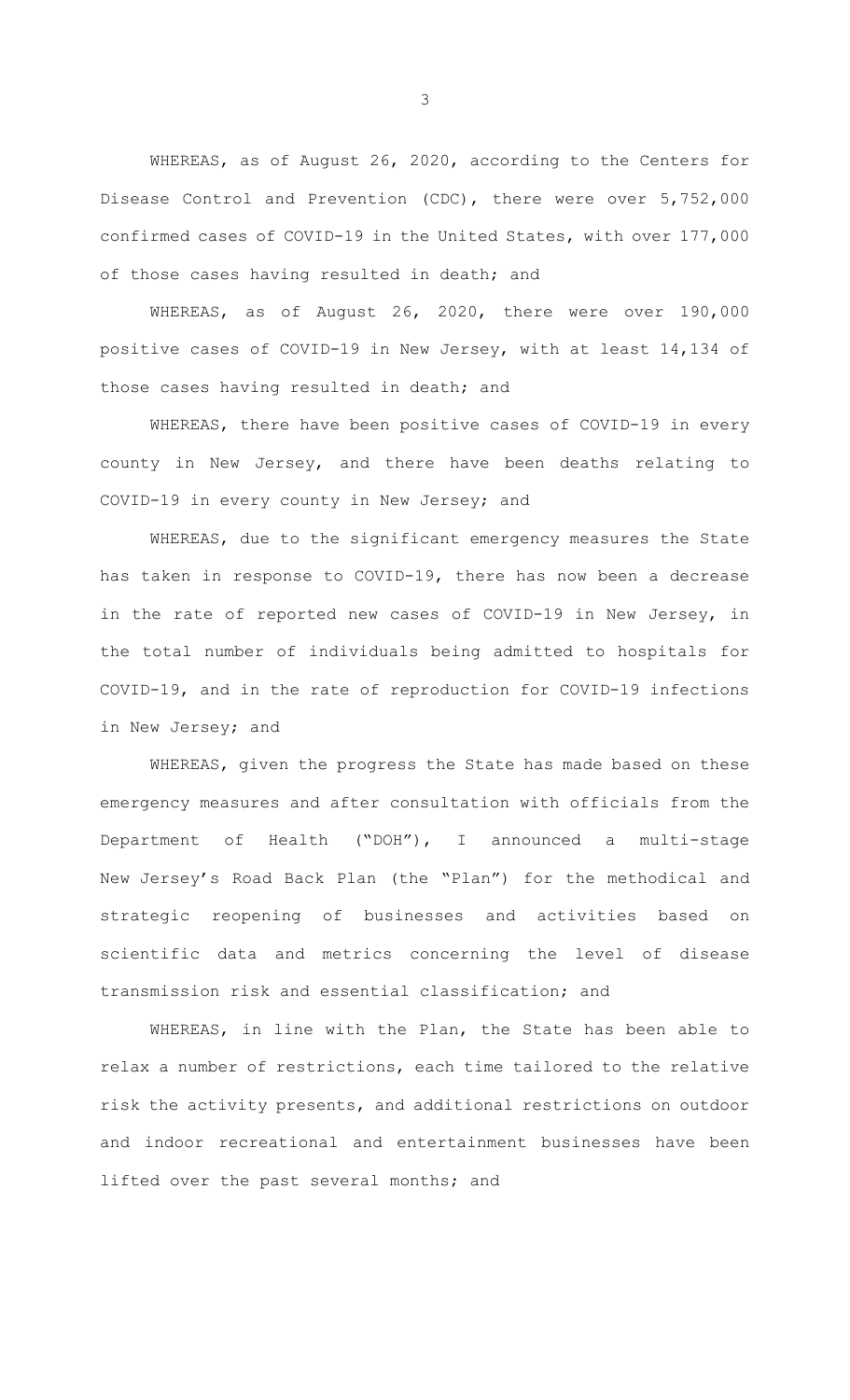WHEREAS, even as the rate of reported new cases of COVID-19 decreases, the ongoing risks presented by COVID-19 mean that many of the State's current measures must remain in place, both to reduce additional new infections and to save lives; and

WHEREAS, the fact that the spread of COVID-19 has been limited by the State's emergency measures does not in any way suggest that the ongoing Public Health Emergency has dissipated, because absent social distancing measures, public health experts anticipate that the spread of COVID-19 would again significantly increase; and

WHEREAS, the renewal of the declaration of the ongoing Public Health Emergency is necessary to allow the State to continue with the Plan to allow for the methodical and strategic reopening of the State, consistent with the State's authority under the EHPA; and

WHEREAS, the renewal of the declaration of the ongoing Public Health Emergency is also necessary to ensure that the State can swiftly respond to take all appropriate actions should the rate of reported new cases of COVID-19 in New Jersey, number of individuals being admitted to hospitals for COVID-19, or rate of reproduction for COVID-19 infections in New Jersey increase once more, as we are now seeing in numerous states across the country; and

WHEREAS, the spread of COVID-19 has greatly strained the resources and capabilities of county and municipal governments, including public health agencies, that provide essential services for containing and mitigating the spread of contagious diseases, and the situation is too large in scope to be handled entirely by the normal county and municipal operating services; and

WHEREAS, the facts as set forth above and consultation with the Commissioner of DOH confirm that the spread of COVID-19 in New Jersey constitutes an ongoing public health hazard that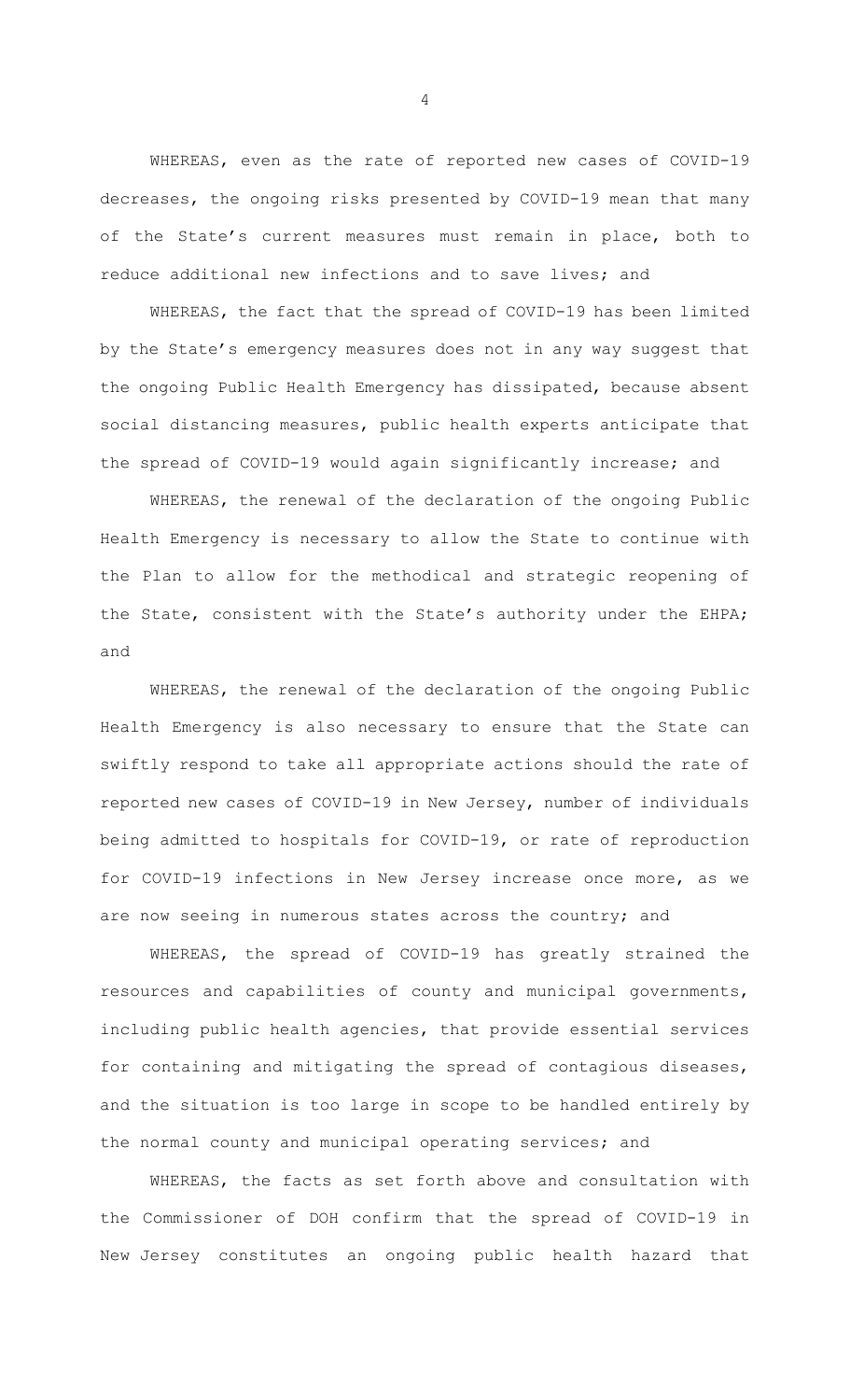threatens and presently endangers the health, safety, and welfare of the residents of one or more municipalities or counties of the State, and it is necessary and appropriate to take action against this public health hazard to protect and maintain the health, safety, and welfare of New Jersey residents and visitors; and

WHEREAS, the facts as set forth above and consultation with the Commissioner of DOH confirm that there exists a public health emergency in the State; and

WHEREAS, the Constitution and statutes of the State of New Jersey, particularly the provisions of N.J.S.A. 26:13-1 et seq., N.J.S.A. App. A: 9-33 et seq., N.J.S.A. 38A:3-6.1, and N.J.S.A. 38A:2-4 and all amendments and supplements thereto, confer upon the Governor of the State of New Jersey certain emergency powers, which I have invoked;

NOW, THEREFORE, I, PHILIP D. MURPHY, Governor of the State of New Jersey, by virtue of the authority vested in me by the Constitution and by the Statutes of this State, do hereby DECLARE and PROCLAIM that the Public Health Emergency declared in Executive Order No. 103 (2020) pursuant to the EHPA, N.J.S.A. 26:13-1, et seq., continues to exist throughout the State of New Jersey, and I hereby ORDER and DIRECT:

1. All Executive Orders adopted in whole or in part based on the authority under the EHPA to respond to the Public Health Emergency presented by the COVID-19 outbreak remain in full force and effect.

2. All actions taken by any Executive Branch departments and agencies in whole or in part based on the authority under the EHPA to respond to the Public Health Emergency presented by the COVID-19 outbreak, or in whole or in part based on authority delegated by any Executive Orders described in Paragraph 1 of this